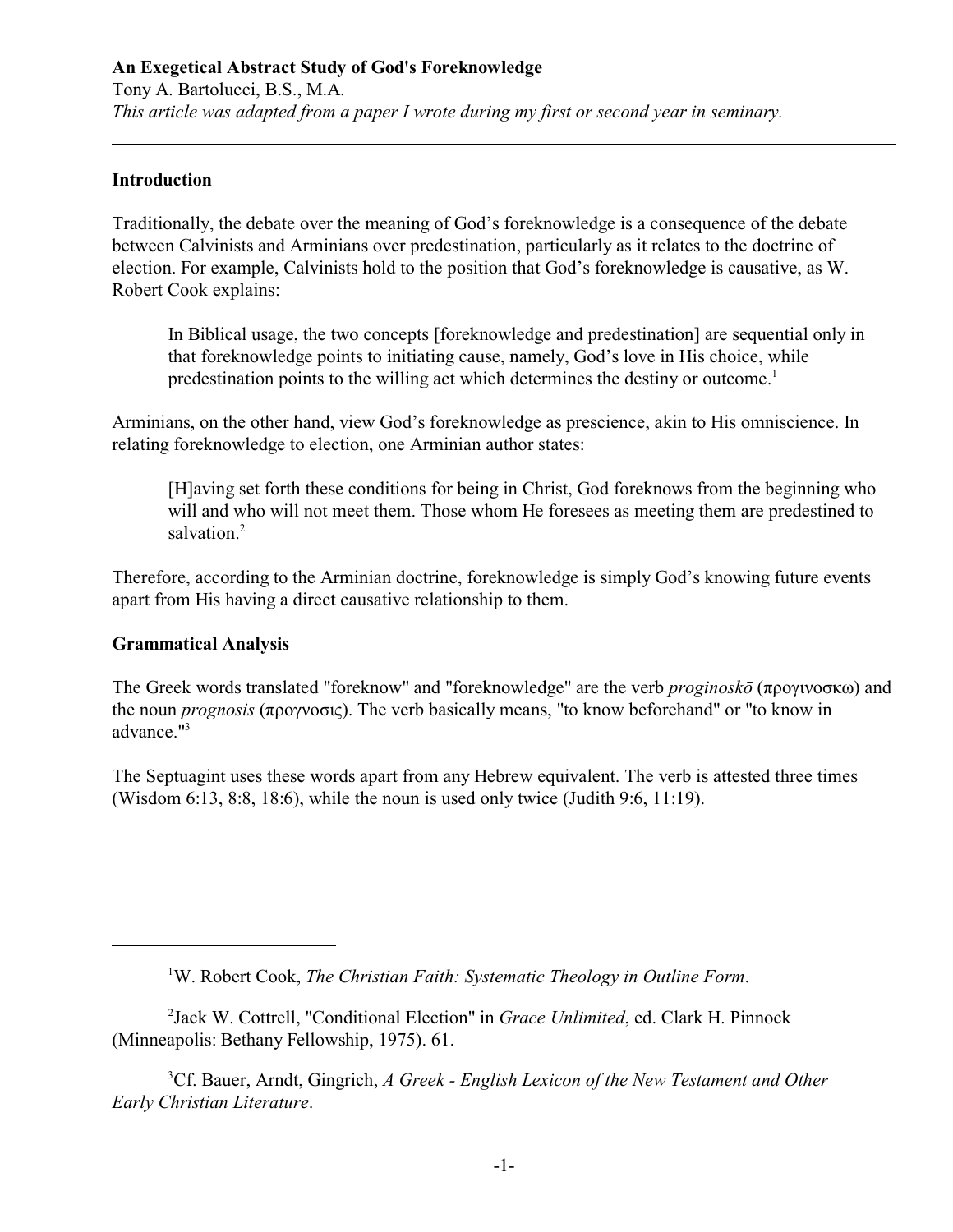While Septuagint usage does allow for prescience when used of inanimate objects (Wisdom 6:13), when used of God, however, the word is clearly connected with His sovereign decree:

"Yea what things Thou didst determine were ready at hand, and said, Lo we are here: for all Thy ways are prepared, and Thy judgments are in Thy foreknowledge." (Judith 9:6)

### **Biblical Analysis**

The verb *proginoskô* is used five times in the New Testament (Romans 8:29, 11:2; Acts 26:5; 1 Peter 1:20; 2 Peter 3:17). The noun *prognosis* is attested twice (Acts 2:23; 1 Peter 1:2).

As we've seen in the Septuagint, the New Testament also associates foreknowledge with God's sovereign decree:

"For whom He foreknew, He also predestined to become conformed to the image of His Son, that He might be the first-born among many brethren." (Romans 8:29, NASB)

Another example is Romans 11:2, a text that references the people of Israel whom God "foreknew." It is obvious from the context that this foreknowledge transcends mere prescience.

Further examples include Acts 26:5, where the Apostle Paul, in his defense before Festus and Agrippa, reflects on his life and the fact that all the Jews have "known him" (*proginoskô*) for a long time. In other words, the Jews have a direct, personal knowledge of him.

In two verses that clearly connect foreknowledge with divine causation, Acts 2:23 and 1 Peter 1:20 relate God's *prognosis* to person and work of Christ. As Cook observes:

God not only knew ahead of time that Christ would be the Lamb (a concept that is self-evident and tautological), He determined it. No other interpretation . . . makes sense. [*op cit.*]

The second passage, 1 Peter 1:2, refers to "God's elect . . . who have been chosen" (v. 1) "according to the foreknowledge of God the Father, by the sanctifying work of the Spirit." Commenting on this verse, C. Samuel Storms writes:

The first thing that strikes me about the Arminian interpretation of this verse is the utter absence of any reference to faith or free-will as that which God allegedly foreknows or foresees in men.<sup>4</sup>

Storms goes on to say:

Thus to "foreknow" on God's part means to "forelove". That God foreknew us is another way of saying that He set His gracious and merciful regard upon us, that He knew us from eternity past with a sovereign and distinguishing delight.<sup>5</sup>

C. Samuel Storms, *Chosen for Life: An Introductory Guide to the Doctrine of Divine* <sup>4</sup> *Election* (Grand Rapids, MI: Baker Academic, 1987).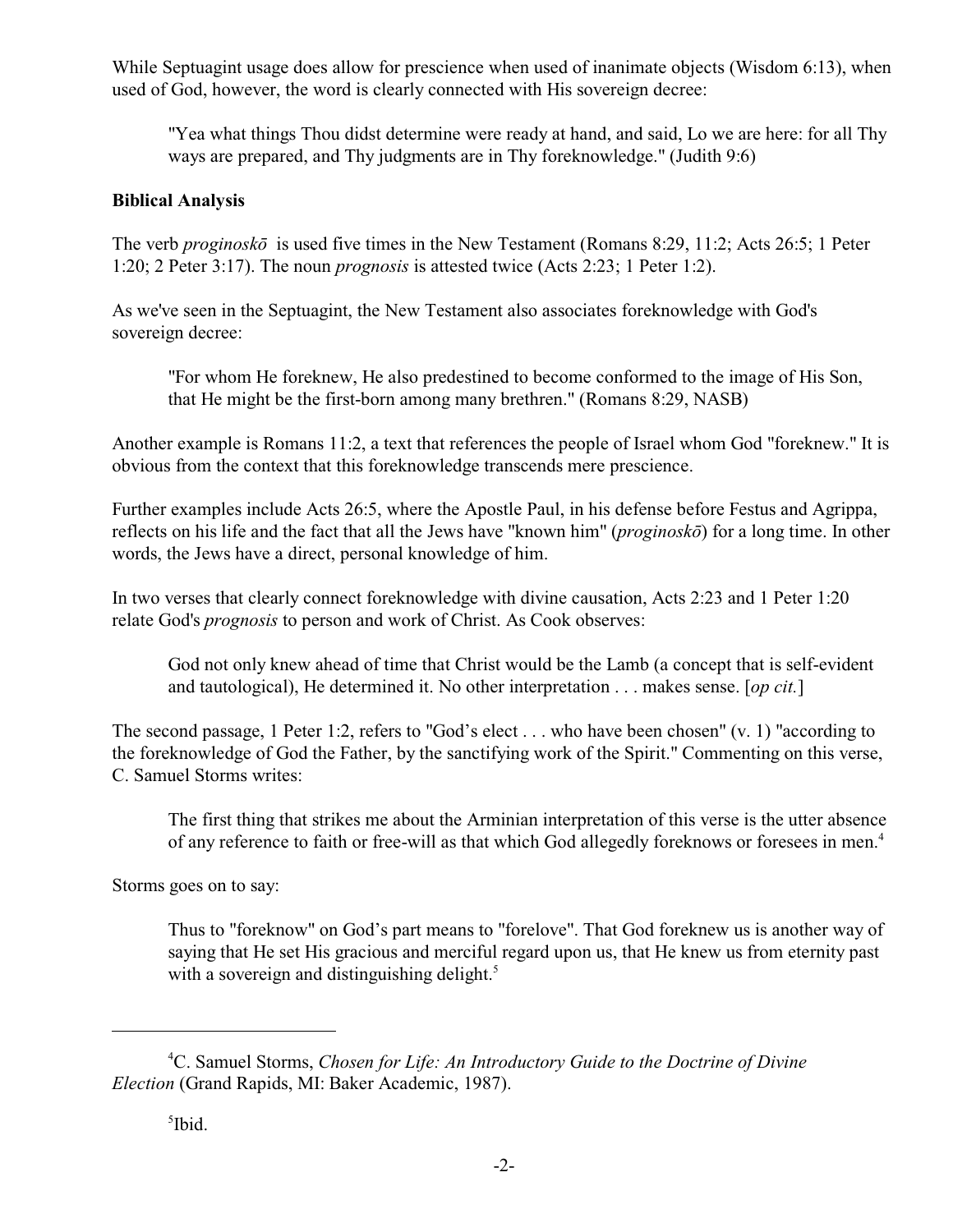It is significant in this regard that the Greek word for "knowledge," *gnosis,* has a linguistic counterpart in the Hebrew noun *yada* (עדי) which may contextually refer to an experiential or intimate knowledge. For example, it is used of the sexual union (Genesis 4:1, 19:8), of a personal acquaintance (Genesis 29:5; Exodus 1:8), of knowing good from evil (Genesis 3:5,22), and of knowing the true God (1 Samuel 2:12 - 3:7; Jeremiah 3:22). That nuance carries over into the compounded *prognosis* and *proginoskô*. In other words, depending on the context, the fore-*knowledge* of the Greek New Testament may refer to the same kind of intimate *knowing* found in the Old Testament Hebrew word *yada*.

Examples abound. In Matthew 1:25, the statement "he [Joseph] kept her [Mary] a virgin" is literally "he knew her not" (*epinôsken*). In Philippians 3:10, Paul states that his foremost desire in life is to "know' (*ginoskô*) Christ. Romans 11:2 tells us that "God has not rejected His people whom He foreknew" (*proginoskô*) .

I conclude, therefore, that the word "foreknow" carries a much broader possibility of meanings than mere omniscience. In those contexts which speak of God's electing or predestinating, the idea of personal causation out of personal love is present. In that regard, as it relates to God's foreknowledge of persons, to *foreknow* is to *forelove* with causation.<sup>6</sup>

## **Theological Analysis**

In his classic work, *The Reformed Doctrine of Predestination*, reformed scholar Loraine Boettner points out that what God foreknows is by definition foreordained:

What God foreknows must, in the very nature of the case, be as fixed and certain as what is foreordained; and if one is inconsistent with the free agency of man, the other is also. Foreordination renders the events certain, while foreknowledge presupposes that they are certain.

If all future events are truly foreknown to God by virtue of His omniscience, those events are fixed and immutable. In other words, that which God knows will occur, will occur! The irrefutable logic of this proposition has led some to deny God's absolute omniscience altogether resulting in the heretical doctrine of "open theism."

Millard Erickson expands upon the idea that what is foreknown is foreordained and relates it to human freedom:

It should be noted that if certainty of outcome is inconsistent with freedom, divine foreknowledge, as the Arminian understands that term, presents as much difficulty for human freedom as does divine foreordination. For if God knows what I will do, it must be certain that I am going to do it. If it were not certain, God could not know it; He might be mistaken (I might act differently from what He expects). But if what I will do is certain, then surely I will do it, whether or not I know what I will do. It will happen! But am I then free? In the view of those whose definition of freedom entails the implication that it cannot be certain that a particular

<sup>&</sup>lt;sup>6</sup>The object of God's foreknowledge is always persons and never actions or decisions (as free-will theists contend).